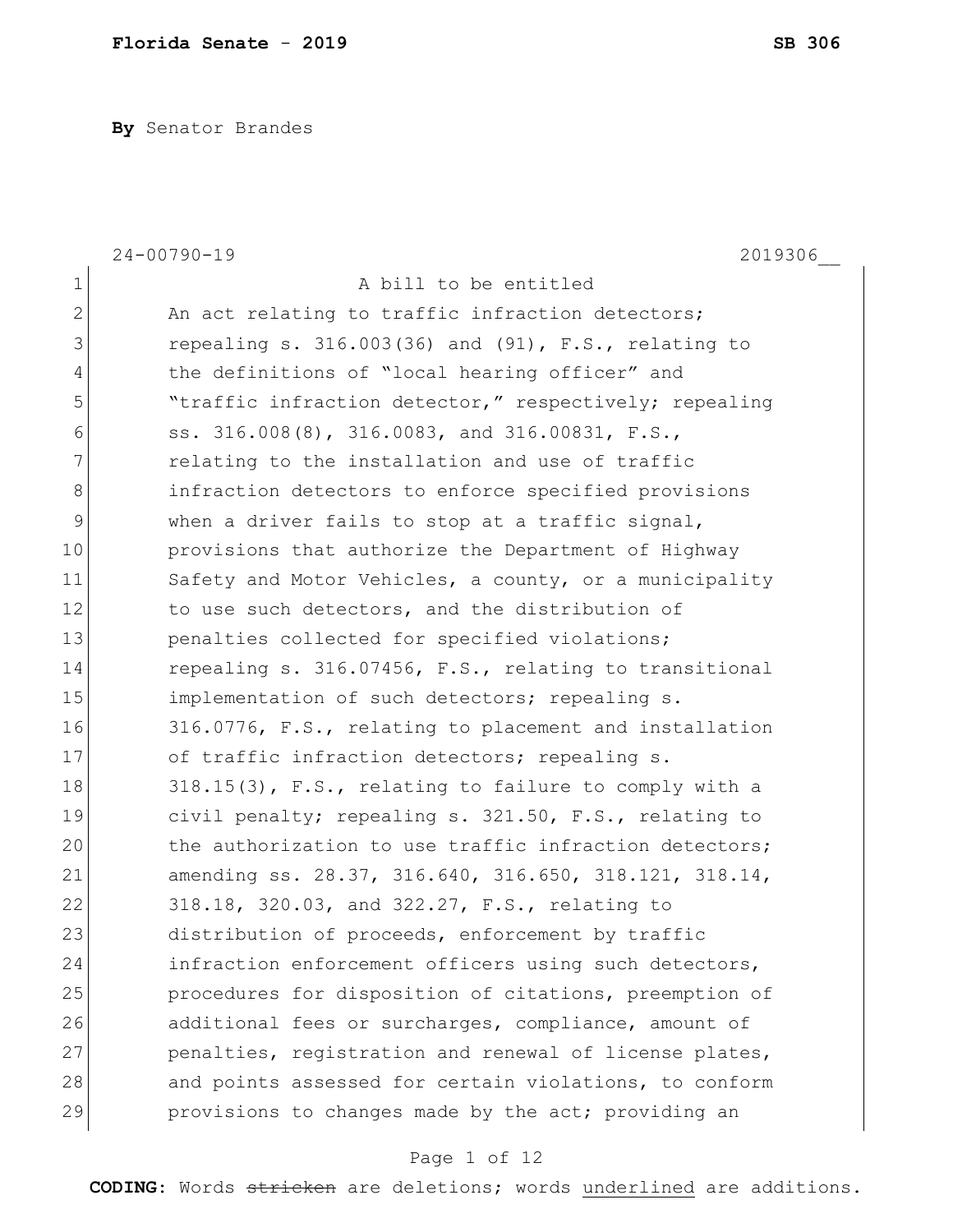|    | $24 - 00790 - 19$<br>2019306                                      |
|----|-------------------------------------------------------------------|
| 30 | effective date.                                                   |
| 31 |                                                                   |
| 32 | Be It Enacted by the Legislature of the State of Florida:         |
| 33 |                                                                   |
| 34 | Section 1. Subsections (36) and (91) of section 316.003,          |
| 35 | Florida Statutes, are repealed.                                   |
| 36 | Section 2. Subsection (8) of section 316.008, Florida             |
| 37 | Statutes, is repealed.                                            |
| 38 | Section 3. Section 316.0083, Florida Statutes, is repealed.       |
| 39 | Section 4. Section 316.00831, Florida Statutes, is                |
| 40 | repealed.                                                         |
| 41 | Section 5. Section 316.07456, Florida Statutes, is                |
| 42 | repealed.                                                         |
| 43 | Section 6. Section 316.0776, Florida Statutes, is repealed.       |
| 44 | Section 7. Subsection (3) of section 318.15, Florida              |
| 45 | Statutes, is repealed.                                            |
| 46 | Section 8. Section 321.50, Florida Statutes, is repealed.         |
| 47 | Section 9. Subsection (5) of section 28.37, Florida               |
| 48 | Statutes, is amended to read:                                     |
| 49 | 28.37 Fines, fees, service charges, and costs remitted to         |
| 50 | the state.-                                                       |
| 51 | (5) Ten percent of all court-related fines collected by the       |
| 52 | clerk, except for penalties or fines distributed to counties or   |
| 53 | municipalities under s. 318.18(15) s. 316.0083(1)(b)3. or s.      |
| 54 | $318.18(15)(a)$ , shall be deposited into the fine and forfeiture |
| 55 | fund to be used exclusively for clerk court-related functions,    |
| 56 | as provided in $s. 28.35(3)(a)$ .                                 |
| 57 | Section 10. Paragraph (b) of subsection (1) and paragraph         |
| 58 | (a) of subsection (5) of section 316.640, Florida Statutes, are   |
|    |                                                                   |
|    | Page 2 of 12                                                      |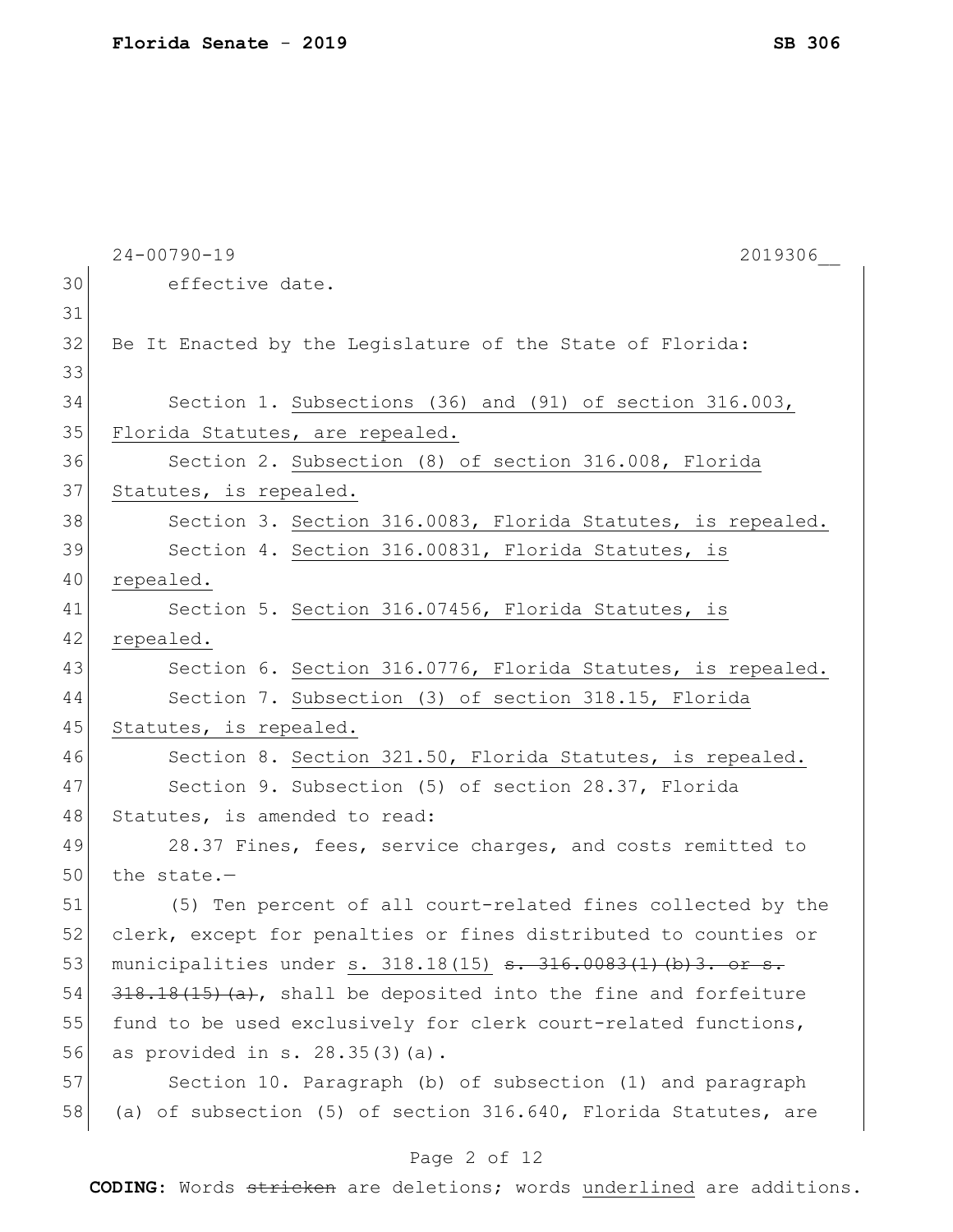|    | $24 - 00790 - 19$<br>2019306                                     |
|----|------------------------------------------------------------------|
| 59 | amended to read:                                                 |
| 60 | 316.640 Enforcement. The enforcement of the traffic laws of      |
| 61 | this state is vested as follows:                                 |
| 62 | $(1)$ STATE. $-$                                                 |
| 63 | (b) 1. The Department of Transportation has authority to         |
| 64 | enforce on all the streets and highways of this state all laws   |
| 65 | applicable within its authority.                                 |
| 66 | 2.a. The Department of Transportation shall develop              |
| 67 | training and qualifications standards for toll enforcement       |
| 68 | officers whose sole authority is to enforce the payment of tolls |
| 69 | pursuant to s. 316.1001. Nothing in this subparagraph shall be   |
| 70 | construed to permit the carrying of firearms or other weapons,   |
| 71 | nor shall a toll enforcement officer have arrest authority.      |
| 72 | b. For the purpose of enforcing s. 316.1001, governmental        |
| 73 | entities, as defined in s. 334.03, which own or operate a toll   |
| 74 | facility may employ independent contractors or designate         |
| 75 | employees as toll enforcement officers; however, any such toll   |
| 76 | enforcement officer must successfully meet the training and      |
| 77 | qualifications standards for toll enforcement officers           |
| 78 | established by the Department of Transportation.                 |
| 79 | 3. For the purpose of enforcing s. 316.0083, the department      |
| 80 | may designate employees as traffic infraction enforcement        |
| 81 | officers. A traffic infraction enforcement officer must          |
| 82 | successfully complete instruction in traffic enforcement         |
| 83 | procedures and court presentation through the Selective Traffic  |
| 84 | Enforcement Program as approved by the Division of Criminal      |
| 85 | Justice Standards and Training of the Department of Law          |
| 86 | Enforcement, or through a similar program, but may not           |
| 87 | necessarily otherwise meet the uniform minimum standards         |

## Page 3 of 12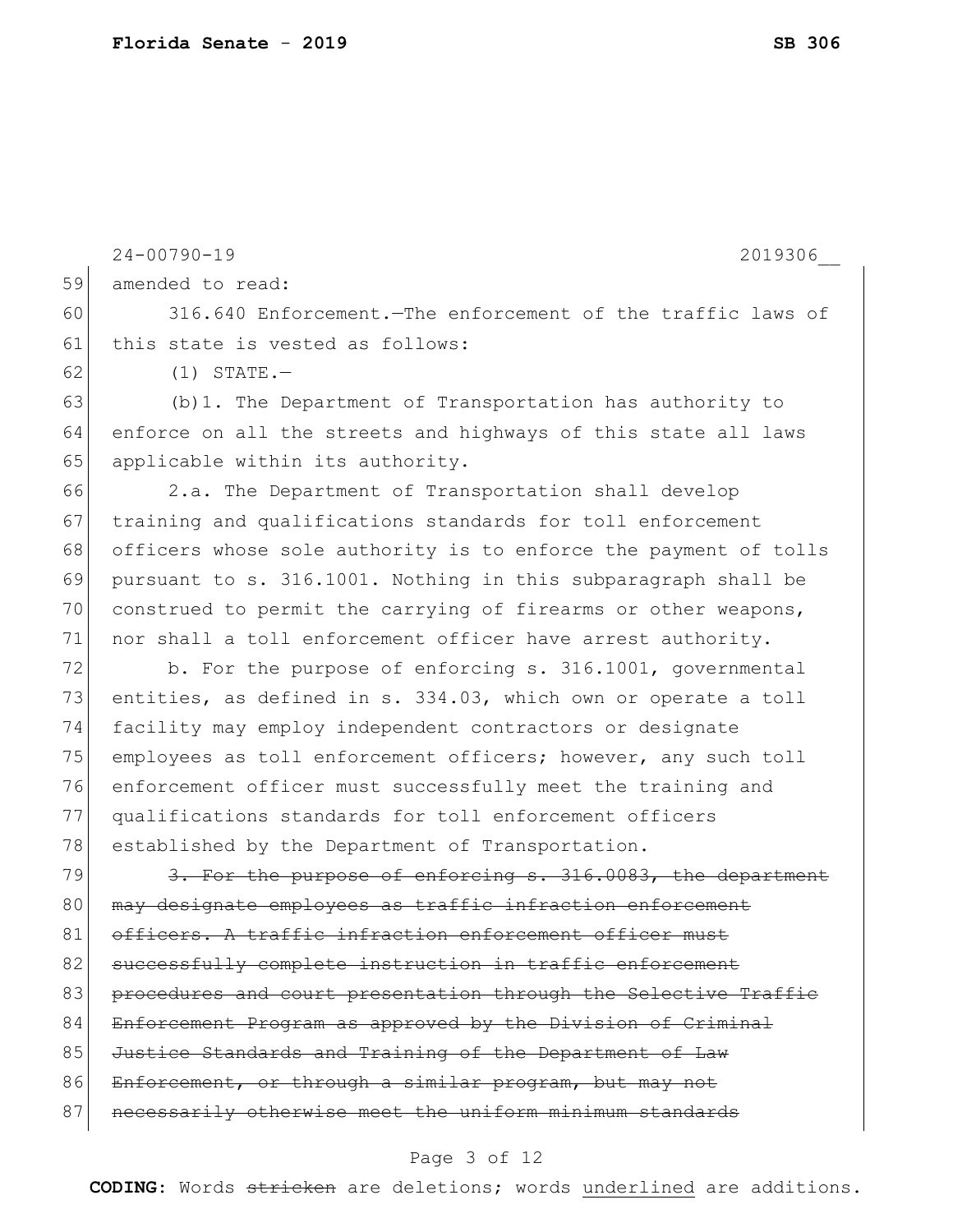24-00790-19 2019306\_\_ 88 established by the Criminal Justice Standards and Training 89 Commission for law enforcement officers or auxiliary law 90 enforcement officers under s. 943.13. This subparagraph does not 91| authorize the carrying of firearms or other weapons by a traffic 92 infraction enforcement officer and does not authorize a traffic 93 infraction enforcement officer to make arrests. The department's 94 traffic infraction enforcement officers must be physically 95 <del>located in the state.</del> 96 (5)(a) Any sheriff's department or police department of a 97 municipality may employ, as a traffic infraction enforcement 98 officer, any individual who successfully completes instruction 99 in traffic enforcement procedures and court presentation through

100 the Selective Traffic Enforcement Program as approved by the 101 Division of Criminal Justice Standards and Training of the 102 Department of Law Enforcement, or through a similar program, but 103 who does not necessarily otherwise meet the uniform minimum 104 standards established by the Criminal Justice Standards and 105 Training Commission for law enforcement officers or auxiliary 106 law enforcement officers under s. 943.13. Any such traffic 107 infraction enforcement officer who observes the commission of a 108 traffic infraction or, in the case of a parking infraction, who 109 observes an illegally parked vehicle may issue a traffic 110 citation for the infraction when, based upon personal 111 investigation, he or she has reasonable and probable grounds to 112 believe that an offense has been committed which constitutes a 113 | noncriminal traffic infraction as defined in s. 318.14.  $\pm$ n  $114$  addition, any such traffic infraction enforcement officer may 115 issue a traffic citation under s. 316.0083. For purposes of 116 enforcing s. 316.0083, any sheriff's department or police

#### Page 4 of 12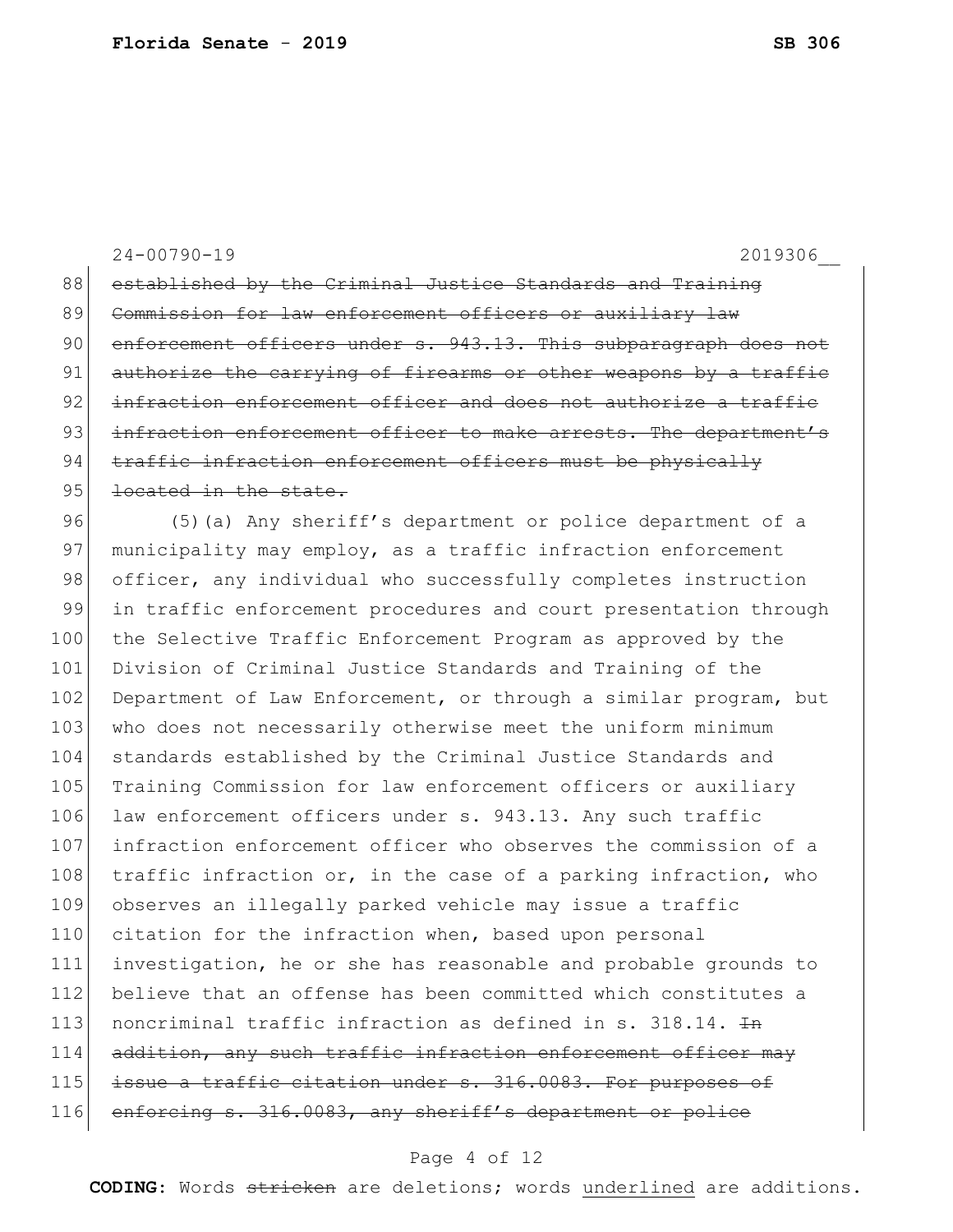24-00790-19 2019306\_\_ 117 department of a municipality may designate employees as traffic 118 infraction enforcement officers. The traffic infraction 119 enforcement officers must be physically located in the county of 120 the respective sheriff's or police department. 121 Section 11. Paragraphs (a) and (c) of subsection (3) of 122 section 316.650, Florida Statutes, are amended to read: 123 316.650 Traffic citations. 124 (3) (a) Except for a traffic citation issued pursuant to s. 125 316.1001 or s. 316.0083, each traffic enforcement officer, upon 126 issuing a traffic citation to an alleged violator of any 127 provision of the motor vehicle laws of this state or of any 128 traffic ordinance of any municipality or town, shall deposit the 129 original traffic citation or, in the case of a traffic 130 enforcement agency that has an automated citation issuance 131 system, the chief administrative officer shall provide by an 132 electronic transmission a replica of the citation data to a 133 court having jurisdiction over the alleged offense or with its 134 traffic violations bureau within 5 days after issuance to the 135 violator. 136  $\left\langle \text{e} \right\rangle$  If a traffic citation is issued under s. 316.0083, the 137 traffic infraction enforcement officer shall provide by 138 electronic transmission a replica of the traffic citation data 139 to the court having jurisdiction over the alleged offense or its 140 traffic violations bureau within 5 days after the date of 141 issuance of the traffic citation to the violator. If a hearing 142 is requested, the traffic infraction enforcement officer shall 143 provide a replica of the traffic notice of violation data to the 144 clerk for the local hearing officer having jurisdiction over the 145 alleged offense within 14 days.

#### Page 5 of 12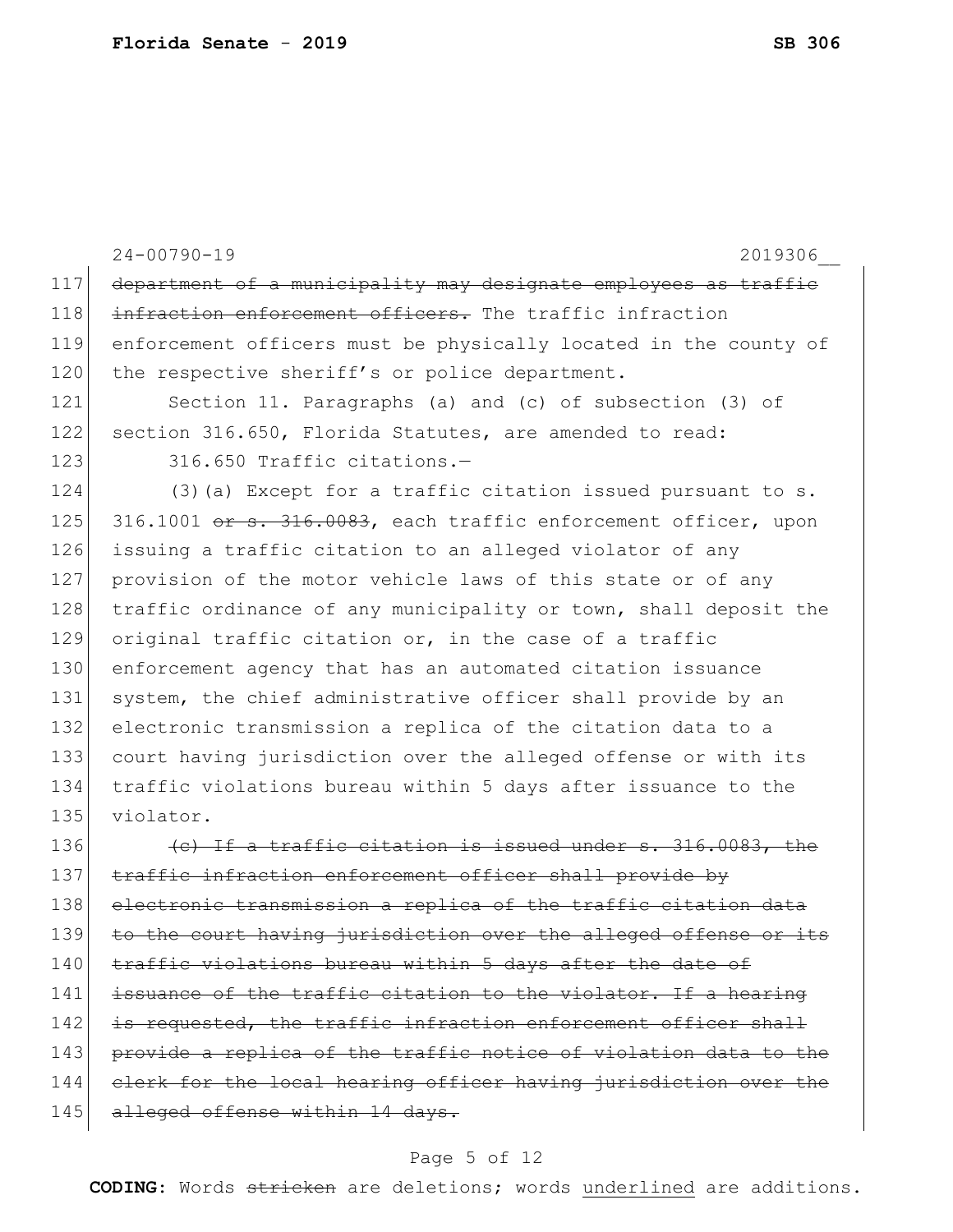|     | $24 - 00790 - 19$<br>2019306                                                   |
|-----|--------------------------------------------------------------------------------|
| 146 | Section 12. Section 318.121, Florida Statutes, is amended                      |
| 147 | to read:                                                                       |
| 148 | 318.121 Preemption of additional fees, fines, surcharges,                      |
| 149 | and costs.-Notwithstanding any general or special law, or                      |
| 150 | municipal or county ordinance, additional fees, fines,                         |
| 151 | surcharges, or costs other than the court costs and surcharges                 |
| 152 | assessed under s. $318.18(11)$ , $(13)$ , $(18)$ , and $(19)$ , and $(22)$ may |
| 153 | not be added to the civil traffic penalties assessed under this                |
| 154 | chapter.                                                                       |
| 155 | Section 13. Subsection (2) of section 318.14, Florida                          |
| 156 | Statutes, is amended to read:                                                  |
| 157 | 318.14 Noncriminal traffic infractions; exception;                             |
| 158 | procedures.-                                                                   |
| 159 | (2) Except as provided in s. $316.1001(2)$ ss. $316.1001(2)$                   |
| 160 | and 316.0083, any person cited for a violation requiring a                     |
| 161 | mandatory hearing listed in s. 318.19 or any other criminal                    |
| 162 | traffic violation listed in chapter 316 must sign and accept a                 |
| 163 | citation indicating a promise to appear. The officer may                       |
| 164 | indicate on the traffic citation the time and location of the                  |
| 165 | scheduled hearing and must indicate the applicable civil penalty               |
| 166 | established in s. 318.18. For all other infractions under this                 |
| 167 | section, except for infractions under s. 316.1001, the officer                 |
| 168 | must certify by electronic, electronic facsimile, or written                   |
| 169 | signature that the citation was delivered to the person cited.                 |
| 170 | This certification is prima facie evidence that the person cited               |
| 171 | was served with the citation.                                                  |
| 172 | Section 14. Subsections (15) and (22) of section $318.18$ ,                    |
| 173 | Florida Statutes, are amended to read:                                         |

174 318.18 Amount of penalties. The penalties required for a

## Page 6 of 12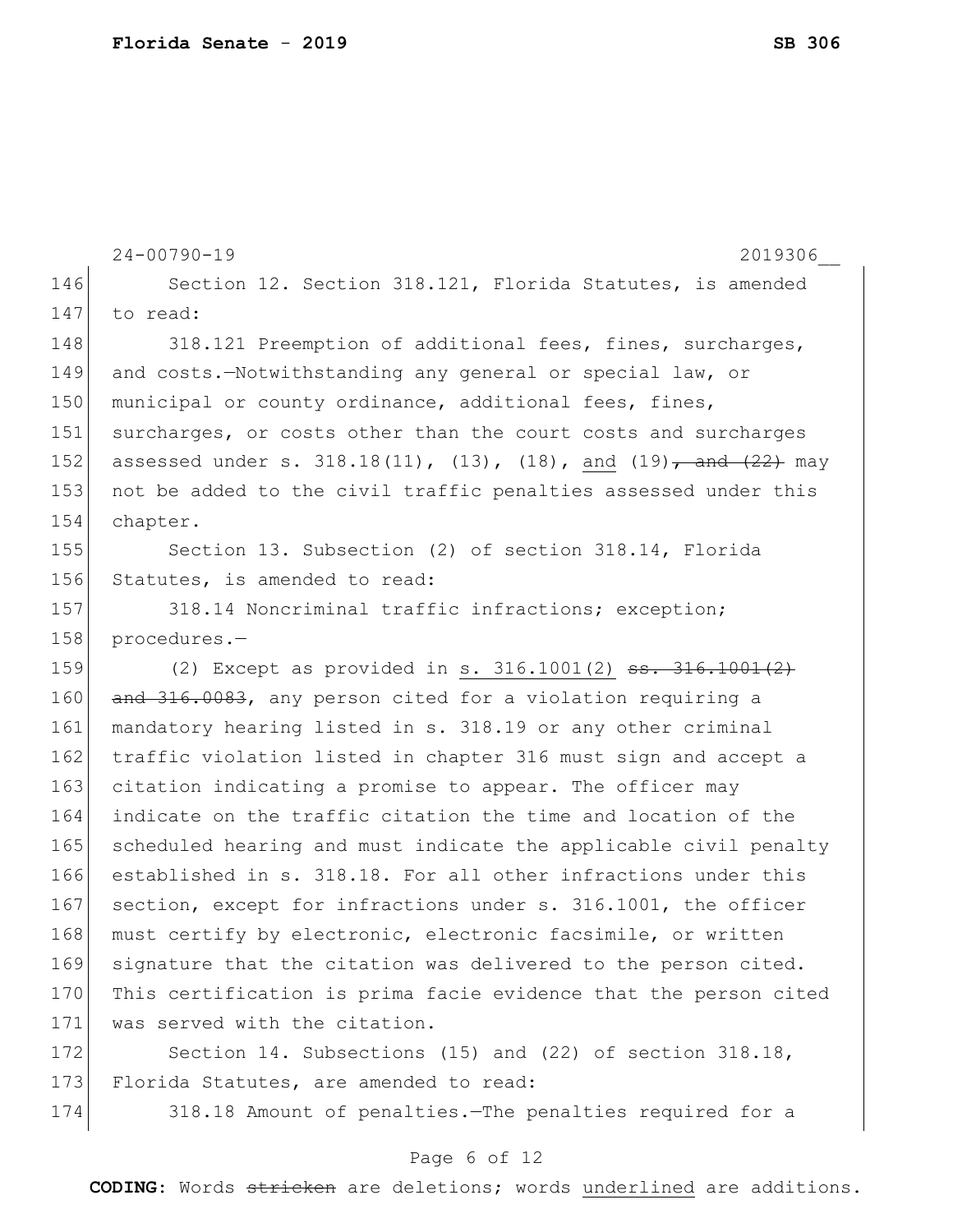24-00790-19 2019306\_\_ 175 | noncriminal disposition pursuant to s. 318.14 or a criminal 176 offense listed in s. 318.17 are as follows: 177  $(15)$   $\overline{a}$   $\overline{1}$ . One hundred and fifty-eight dollars for a 178 violation of s. 316.074(1) or s. 316.075(1)(c)1. when a driver 179 has failed to stop at a traffic signal and when enforced by a 180 <del>law enforcement officer</del>. Sixty dollars shall be distributed as 181 provided in s. 318.21, \$30 shall be distributed to the General 182 Revenue Fund, \$3 shall be remitted to the Department of Revenue 183 for deposit into the Brain and Spinal Cord Injury Trust Fund, 184 and the remaining \$65 shall be remitted to the Department of 185 Revenue for deposit into the Emergency Medical Services Trust 186 Fund of the Department of Health. 187 2. One hundred and fifty-eight dollars for a violation of 188  $\sigma$  s. 316.074(1) or s. 316.075(1)(c)1. when a driver has failed to 189 stop at a traffic signal and when enforced by the department's 190 traffic infraction enforcement officer. One hundred dollars 191 shall be remitted to the Department of Revenue for deposit into 192 the General Revenue Fund, \$45 shall be distributed to the county 193 for any violations occurring in any unincorporated areas of the 194 county or to the municipality for any violations occurring in 195 the incorporated boundaries of the municipality in which the 196 infraction occurred, \$10 shall be remitted to the Department of 197 Revenue for deposit into the Department of Health Emergency 198 Medical Services Trust Fund for distribution as provided in s. 199 395.4036(1), and \$3 shall be remitted to the Department of 200 Revenue for deposit into the Brain and Spinal Cord Injury Trust  $201$  Fund. 202 3. One hundred and fifty-eight dollars for a violation of

# 203  $\sigma$  s. 316.074(1) or s. 316.075(1)(c)1. when a driver has failed to

#### Page 7 of 12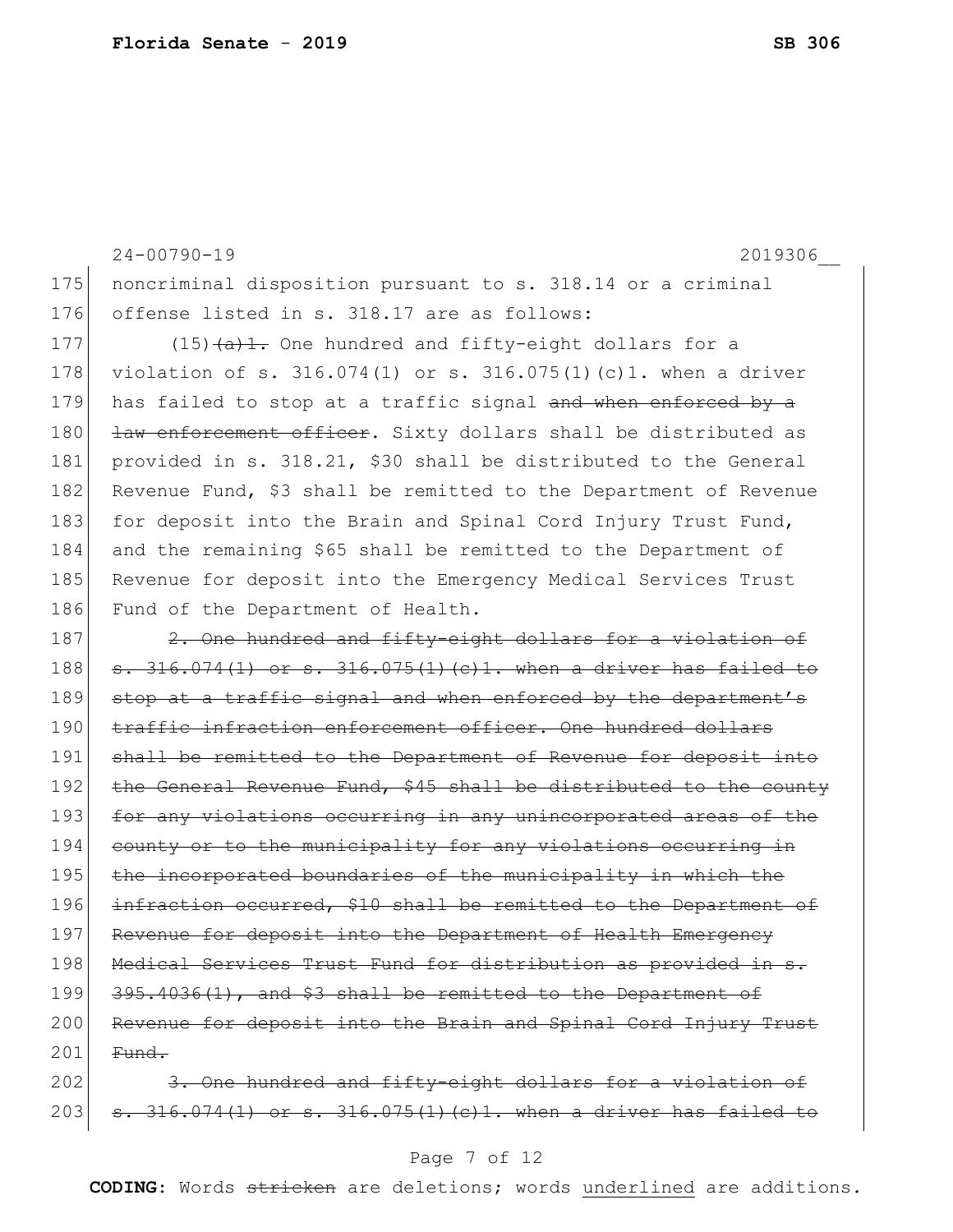24-00790-19 2019306\_\_ 204  $\sigma$  stop at a traffic signal and when enforced by a county's or 205 municipality's traffic infraction enforcement officer. Seventy-206 five dollars shall be distributed to the county or municipality  $207$  issuing the traffic citation, \$70 shall be remitted to the 208 Department of Revenue for deposit into the General Revenue Fund, 209 \$10 shall be remitted to the Department of Revenue for deposit 210 into the Department of Health Emergency Medical Services Trust 211 Fund for distribution as provided in  $s. 395.4036(1)$ , and  $$3$ 212 shall be remitted to the Department of Revenue for deposit into 213 the Brain and Spinal Cord Injury Trust Fund. 214  $\leftrightarrow$  Amounts deposited into the Brain and Spinal Cord Injury 215 Trust Fund pursuant to this subsection shall be distributed 216 quarterly to the Miami Project to Cure Paralysis and shall be 217 used for brain and spinal cord research.  $218$  (c) If a person who is mailed a notice of violation or 219 cited for a violation of s.  $316.074(1)$  or s.  $316.075(1)(c)1.,$  as 220 enforced by a traffic infraction enforcement officer under s. 221 316.0083, presents documentation from the appropriate 222 governmental entity that the notice of violation or traffic 223 citation was in error, the clerk of court or clerk to the local 224 hearing officer may dismiss the case. The clerk of court or  $225$  clerk to the local hearing officer may not charge for this  $226$  service. 227 (d) An individual may not receive a commission or per-228 ticket fee from any revenue collected from violations detected  $229$  through the use of a traffic infraction detector. A manufacturer 230 or vendor may not receive a fee or remuneration based upon the

231 number of violations detected through the use of a traffic

232 infraction detector.

### Page 8 of 12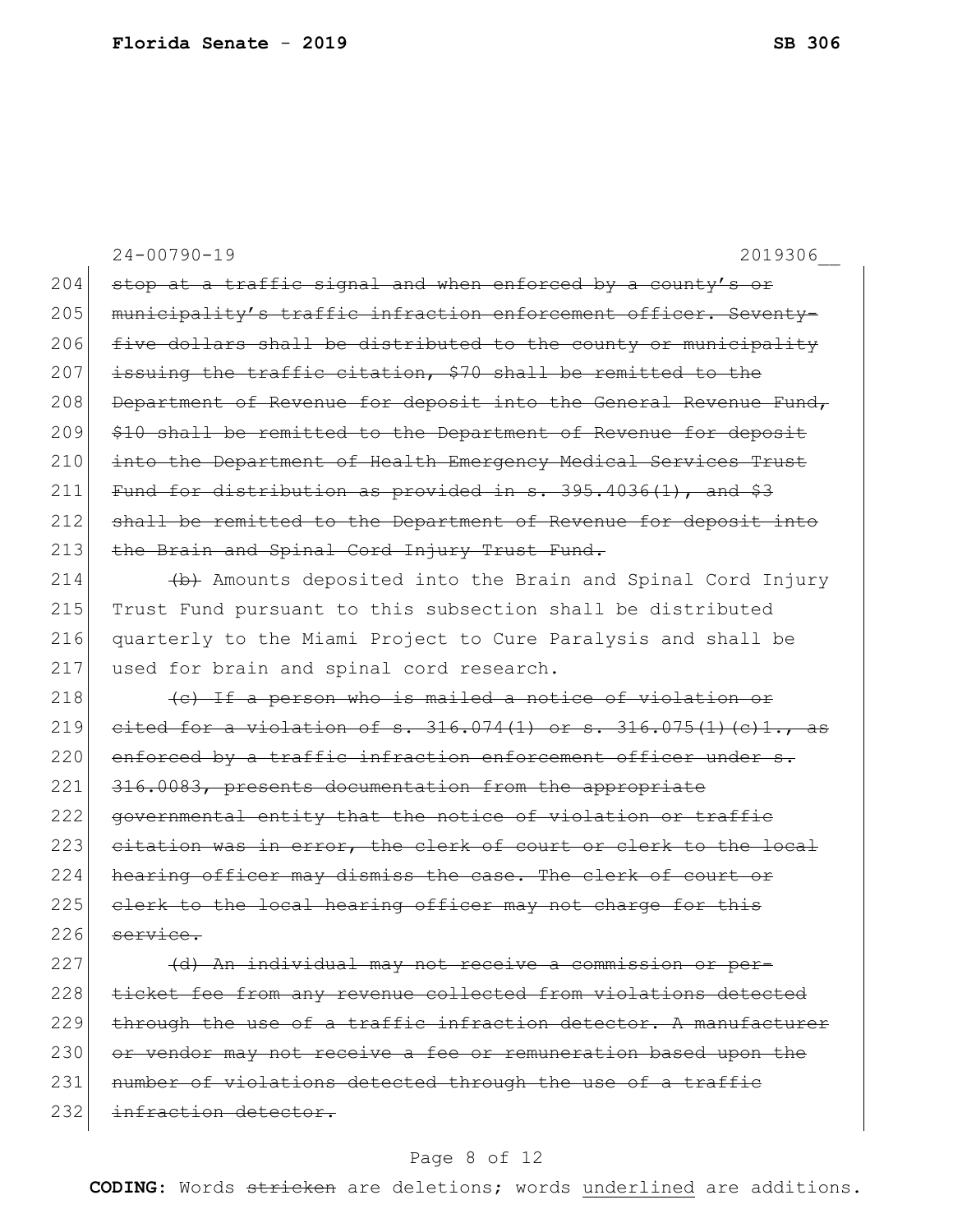| 233<br>(e) Funds deposited into the Department of Health Emergency<br>234<br>Medical Services Trust Fund under this subsection shall be<br>235<br>distributed as provided in s. 395.4036(1).<br>236<br>(22) In addition to the penalty prescribed under s.<br>237<br>316.0083 for violations enforced under s. 316.0083 which are<br>238<br>upheld, the local hearing officer may also order the payment of<br>239<br>county or municipal costs, not to exceed \$250.<br>240<br>Section 15. Subsection (8) of section 320.03, Florida<br>241<br>Statutes, is amended to read:<br>242<br>320.03 Registration; duties of tax collectors;<br>243<br>International Registration Plan.-<br>244<br>(8) If the applicant's name appears on the list referred to<br>245<br>in s. 316.1001(4), s. 316.1967(6), $\frac{1}{5}$ . 318.15(3), or s.<br>246<br>713.78(13), a license plate or revalidation sticker may not be<br>247<br>issued until that person's name no longer appears on the list or<br>248<br>until the person presents a receipt from the governmental entity<br>249<br>or the clerk of court that provided the data showing that the<br>250<br>fines outstanding have been paid. This subsection does not apply<br>251<br>to the owner of a leased vehicle if the vehicle is registered in<br>252<br>the name of the lessee of the vehicle. The tax collector and the<br>253<br>clerk of the court are each entitled to receive monthly, as<br>254<br>costs for implementing and administering this subsection, 10<br>255<br>percent of the civil penalties and fines recovered from such<br>256<br>persons. As used in this subsection, the term "civil penalties<br>257<br>and fines" does not include a wrecker operator's lien as<br>258<br>described in s. 713.78(13). If the tax collector has private tag<br>259<br>agents, such tag agents are entitled to receive a pro rata share<br>260<br>of the amount paid to the tax collector, based upon the<br>261<br>percentage of license plates and revalidation stickers issued by | $24 - 00790 - 19$<br>2019306 |
|---------------------------------------------------------------------------------------------------------------------------------------------------------------------------------------------------------------------------------------------------------------------------------------------------------------------------------------------------------------------------------------------------------------------------------------------------------------------------------------------------------------------------------------------------------------------------------------------------------------------------------------------------------------------------------------------------------------------------------------------------------------------------------------------------------------------------------------------------------------------------------------------------------------------------------------------------------------------------------------------------------------------------------------------------------------------------------------------------------------------------------------------------------------------------------------------------------------------------------------------------------------------------------------------------------------------------------------------------------------------------------------------------------------------------------------------------------------------------------------------------------------------------------------------------------------------------------------------------------------------------------------------------------------------------------------------------------------------------------------------------------------------------------------------------------------------------------------------------------------------------------------------------------------------------------------------------------------------------------------------------------------------------------------------------|------------------------------|
|                                                                                                                                                                                                                                                                                                                                                                                                                                                                                                                                                                                                                                                                                                                                                                                                                                                                                                                                                                                                                                                                                                                                                                                                                                                                                                                                                                                                                                                                                                                                                                                                                                                                                                                                                                                                                                                                                                                                                                                                                                                   |                              |
|                                                                                                                                                                                                                                                                                                                                                                                                                                                                                                                                                                                                                                                                                                                                                                                                                                                                                                                                                                                                                                                                                                                                                                                                                                                                                                                                                                                                                                                                                                                                                                                                                                                                                                                                                                                                                                                                                                                                                                                                                                                   |                              |
|                                                                                                                                                                                                                                                                                                                                                                                                                                                                                                                                                                                                                                                                                                                                                                                                                                                                                                                                                                                                                                                                                                                                                                                                                                                                                                                                                                                                                                                                                                                                                                                                                                                                                                                                                                                                                                                                                                                                                                                                                                                   |                              |
|                                                                                                                                                                                                                                                                                                                                                                                                                                                                                                                                                                                                                                                                                                                                                                                                                                                                                                                                                                                                                                                                                                                                                                                                                                                                                                                                                                                                                                                                                                                                                                                                                                                                                                                                                                                                                                                                                                                                                                                                                                                   |                              |
|                                                                                                                                                                                                                                                                                                                                                                                                                                                                                                                                                                                                                                                                                                                                                                                                                                                                                                                                                                                                                                                                                                                                                                                                                                                                                                                                                                                                                                                                                                                                                                                                                                                                                                                                                                                                                                                                                                                                                                                                                                                   |                              |
|                                                                                                                                                                                                                                                                                                                                                                                                                                                                                                                                                                                                                                                                                                                                                                                                                                                                                                                                                                                                                                                                                                                                                                                                                                                                                                                                                                                                                                                                                                                                                                                                                                                                                                                                                                                                                                                                                                                                                                                                                                                   |                              |
|                                                                                                                                                                                                                                                                                                                                                                                                                                                                                                                                                                                                                                                                                                                                                                                                                                                                                                                                                                                                                                                                                                                                                                                                                                                                                                                                                                                                                                                                                                                                                                                                                                                                                                                                                                                                                                                                                                                                                                                                                                                   |                              |
|                                                                                                                                                                                                                                                                                                                                                                                                                                                                                                                                                                                                                                                                                                                                                                                                                                                                                                                                                                                                                                                                                                                                                                                                                                                                                                                                                                                                                                                                                                                                                                                                                                                                                                                                                                                                                                                                                                                                                                                                                                                   |                              |
|                                                                                                                                                                                                                                                                                                                                                                                                                                                                                                                                                                                                                                                                                                                                                                                                                                                                                                                                                                                                                                                                                                                                                                                                                                                                                                                                                                                                                                                                                                                                                                                                                                                                                                                                                                                                                                                                                                                                                                                                                                                   |                              |
|                                                                                                                                                                                                                                                                                                                                                                                                                                                                                                                                                                                                                                                                                                                                                                                                                                                                                                                                                                                                                                                                                                                                                                                                                                                                                                                                                                                                                                                                                                                                                                                                                                                                                                                                                                                                                                                                                                                                                                                                                                                   |                              |
|                                                                                                                                                                                                                                                                                                                                                                                                                                                                                                                                                                                                                                                                                                                                                                                                                                                                                                                                                                                                                                                                                                                                                                                                                                                                                                                                                                                                                                                                                                                                                                                                                                                                                                                                                                                                                                                                                                                                                                                                                                                   |                              |
|                                                                                                                                                                                                                                                                                                                                                                                                                                                                                                                                                                                                                                                                                                                                                                                                                                                                                                                                                                                                                                                                                                                                                                                                                                                                                                                                                                                                                                                                                                                                                                                                                                                                                                                                                                                                                                                                                                                                                                                                                                                   |                              |
|                                                                                                                                                                                                                                                                                                                                                                                                                                                                                                                                                                                                                                                                                                                                                                                                                                                                                                                                                                                                                                                                                                                                                                                                                                                                                                                                                                                                                                                                                                                                                                                                                                                                                                                                                                                                                                                                                                                                                                                                                                                   |                              |
|                                                                                                                                                                                                                                                                                                                                                                                                                                                                                                                                                                                                                                                                                                                                                                                                                                                                                                                                                                                                                                                                                                                                                                                                                                                                                                                                                                                                                                                                                                                                                                                                                                                                                                                                                                                                                                                                                                                                                                                                                                                   |                              |
|                                                                                                                                                                                                                                                                                                                                                                                                                                                                                                                                                                                                                                                                                                                                                                                                                                                                                                                                                                                                                                                                                                                                                                                                                                                                                                                                                                                                                                                                                                                                                                                                                                                                                                                                                                                                                                                                                                                                                                                                                                                   |                              |
|                                                                                                                                                                                                                                                                                                                                                                                                                                                                                                                                                                                                                                                                                                                                                                                                                                                                                                                                                                                                                                                                                                                                                                                                                                                                                                                                                                                                                                                                                                                                                                                                                                                                                                                                                                                                                                                                                                                                                                                                                                                   |                              |
|                                                                                                                                                                                                                                                                                                                                                                                                                                                                                                                                                                                                                                                                                                                                                                                                                                                                                                                                                                                                                                                                                                                                                                                                                                                                                                                                                                                                                                                                                                                                                                                                                                                                                                                                                                                                                                                                                                                                                                                                                                                   |                              |
|                                                                                                                                                                                                                                                                                                                                                                                                                                                                                                                                                                                                                                                                                                                                                                                                                                                                                                                                                                                                                                                                                                                                                                                                                                                                                                                                                                                                                                                                                                                                                                                                                                                                                                                                                                                                                                                                                                                                                                                                                                                   |                              |
|                                                                                                                                                                                                                                                                                                                                                                                                                                                                                                                                                                                                                                                                                                                                                                                                                                                                                                                                                                                                                                                                                                                                                                                                                                                                                                                                                                                                                                                                                                                                                                                                                                                                                                                                                                                                                                                                                                                                                                                                                                                   |                              |
|                                                                                                                                                                                                                                                                                                                                                                                                                                                                                                                                                                                                                                                                                                                                                                                                                                                                                                                                                                                                                                                                                                                                                                                                                                                                                                                                                                                                                                                                                                                                                                                                                                                                                                                                                                                                                                                                                                                                                                                                                                                   |                              |
|                                                                                                                                                                                                                                                                                                                                                                                                                                                                                                                                                                                                                                                                                                                                                                                                                                                                                                                                                                                                                                                                                                                                                                                                                                                                                                                                                                                                                                                                                                                                                                                                                                                                                                                                                                                                                                                                                                                                                                                                                                                   |                              |
|                                                                                                                                                                                                                                                                                                                                                                                                                                                                                                                                                                                                                                                                                                                                                                                                                                                                                                                                                                                                                                                                                                                                                                                                                                                                                                                                                                                                                                                                                                                                                                                                                                                                                                                                                                                                                                                                                                                                                                                                                                                   |                              |
|                                                                                                                                                                                                                                                                                                                                                                                                                                                                                                                                                                                                                                                                                                                                                                                                                                                                                                                                                                                                                                                                                                                                                                                                                                                                                                                                                                                                                                                                                                                                                                                                                                                                                                                                                                                                                                                                                                                                                                                                                                                   |                              |
|                                                                                                                                                                                                                                                                                                                                                                                                                                                                                                                                                                                                                                                                                                                                                                                                                                                                                                                                                                                                                                                                                                                                                                                                                                                                                                                                                                                                                                                                                                                                                                                                                                                                                                                                                                                                                                                                                                                                                                                                                                                   |                              |
|                                                                                                                                                                                                                                                                                                                                                                                                                                                                                                                                                                                                                                                                                                                                                                                                                                                                                                                                                                                                                                                                                                                                                                                                                                                                                                                                                                                                                                                                                                                                                                                                                                                                                                                                                                                                                                                                                                                                                                                                                                                   |                              |
|                                                                                                                                                                                                                                                                                                                                                                                                                                                                                                                                                                                                                                                                                                                                                                                                                                                                                                                                                                                                                                                                                                                                                                                                                                                                                                                                                                                                                                                                                                                                                                                                                                                                                                                                                                                                                                                                                                                                                                                                                                                   |                              |
|                                                                                                                                                                                                                                                                                                                                                                                                                                                                                                                                                                                                                                                                                                                                                                                                                                                                                                                                                                                                                                                                                                                                                                                                                                                                                                                                                                                                                                                                                                                                                                                                                                                                                                                                                                                                                                                                                                                                                                                                                                                   |                              |
|                                                                                                                                                                                                                                                                                                                                                                                                                                                                                                                                                                                                                                                                                                                                                                                                                                                                                                                                                                                                                                                                                                                                                                                                                                                                                                                                                                                                                                                                                                                                                                                                                                                                                                                                                                                                                                                                                                                                                                                                                                                   |                              |
|                                                                                                                                                                                                                                                                                                                                                                                                                                                                                                                                                                                                                                                                                                                                                                                                                                                                                                                                                                                                                                                                                                                                                                                                                                                                                                                                                                                                                                                                                                                                                                                                                                                                                                                                                                                                                                                                                                                                                                                                                                                   |                              |

## Page 9 of 12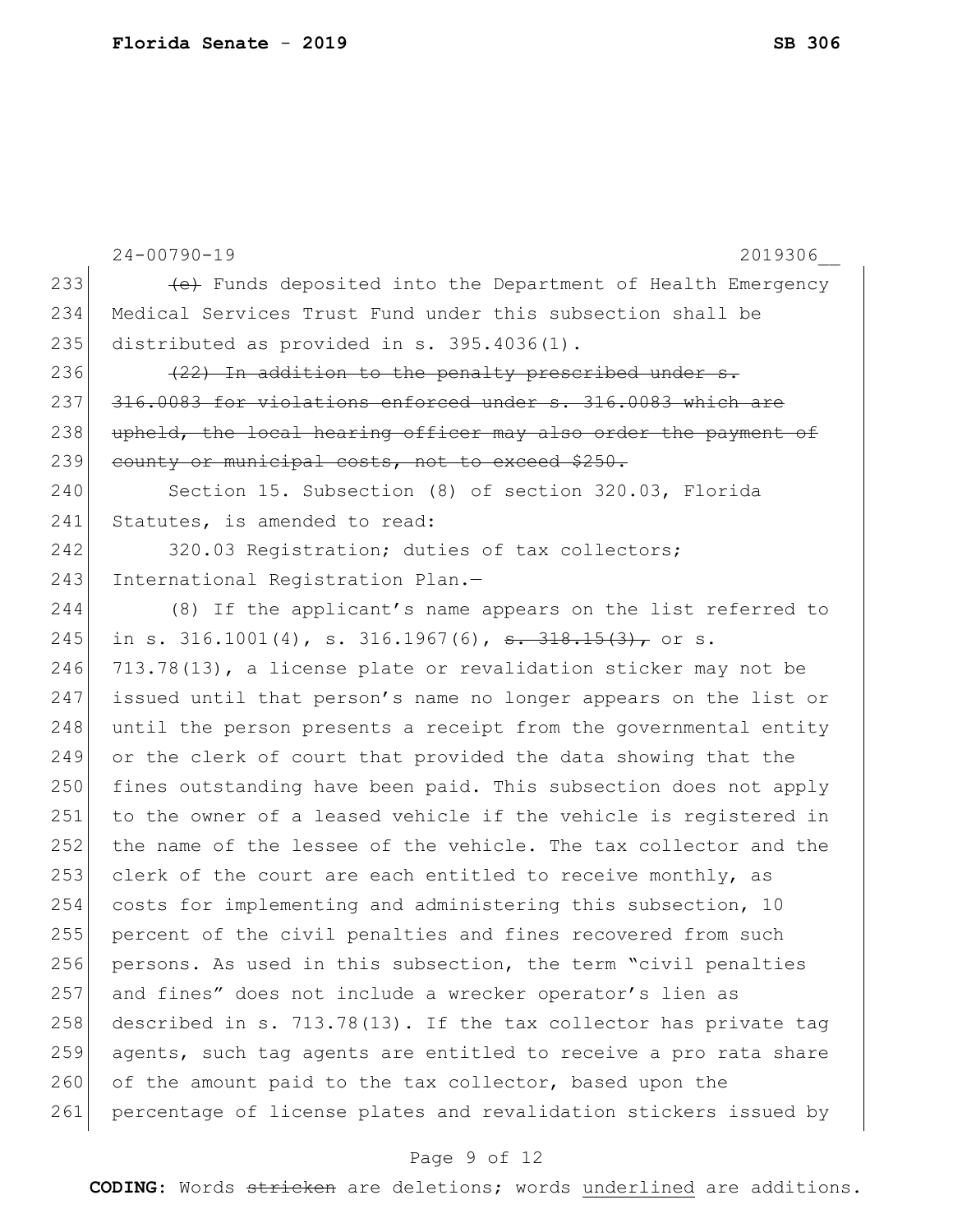24-00790-19 2019306\_\_  $262$  the tag agent compared to the total issued within the county. 263 The authority of any private agent to issue license plates shall 264 be revoked, after notice and a hearing as provided in chapter 265 120, if he or she issues any license plate or revalidation 266 sticker contrary to the provisions of this subsection. This 267 section applies only to the annual renewal in the owner's birth 268 month of a motor vehicle registration and does not apply to the 269 transfer of a registration of a motor vehicle sold by a motor 270 vehicle dealer licensed under this chapter, except for the 271 transfer of registrations which includes the annual renewals. 272 This section does not affect the issuance of the title to a 273 motor vehicle, notwithstanding s. 319.23(8)(b). 274 Section 16. Paragraph (d) of subsection (3) of section 275 322.27, Florida Statutes, is amended to read: 276 322.27 Authority of department to suspend or revoke driver 277 license or identification card.-278 (3) There is established a point system for evaluation of 279 convictions of violations of motor vehicle laws or ordinances, 280 and violations of applicable provisions of  $s. 403.413(6)$  (b) when 281 such violations involve the use of motor vehicles, for the 282 determination of the continuing qualification of any person to 283 operate a motor vehicle. The department is authorized to suspend

284 the license of any person upon showing of its records or other 285 good and sufficient evidence that the licensee has been 286 convicted of violation of motor vehicle laws or ordinances, or 287 applicable provisions of s.  $403.413(6)(b)$ , amounting to 12 or

288 more points as determined by the point system. The suspension 289 shall be for a period of not more than 1 year.

290 (d) The point system shall have as its basic element a

#### Page 10 of 12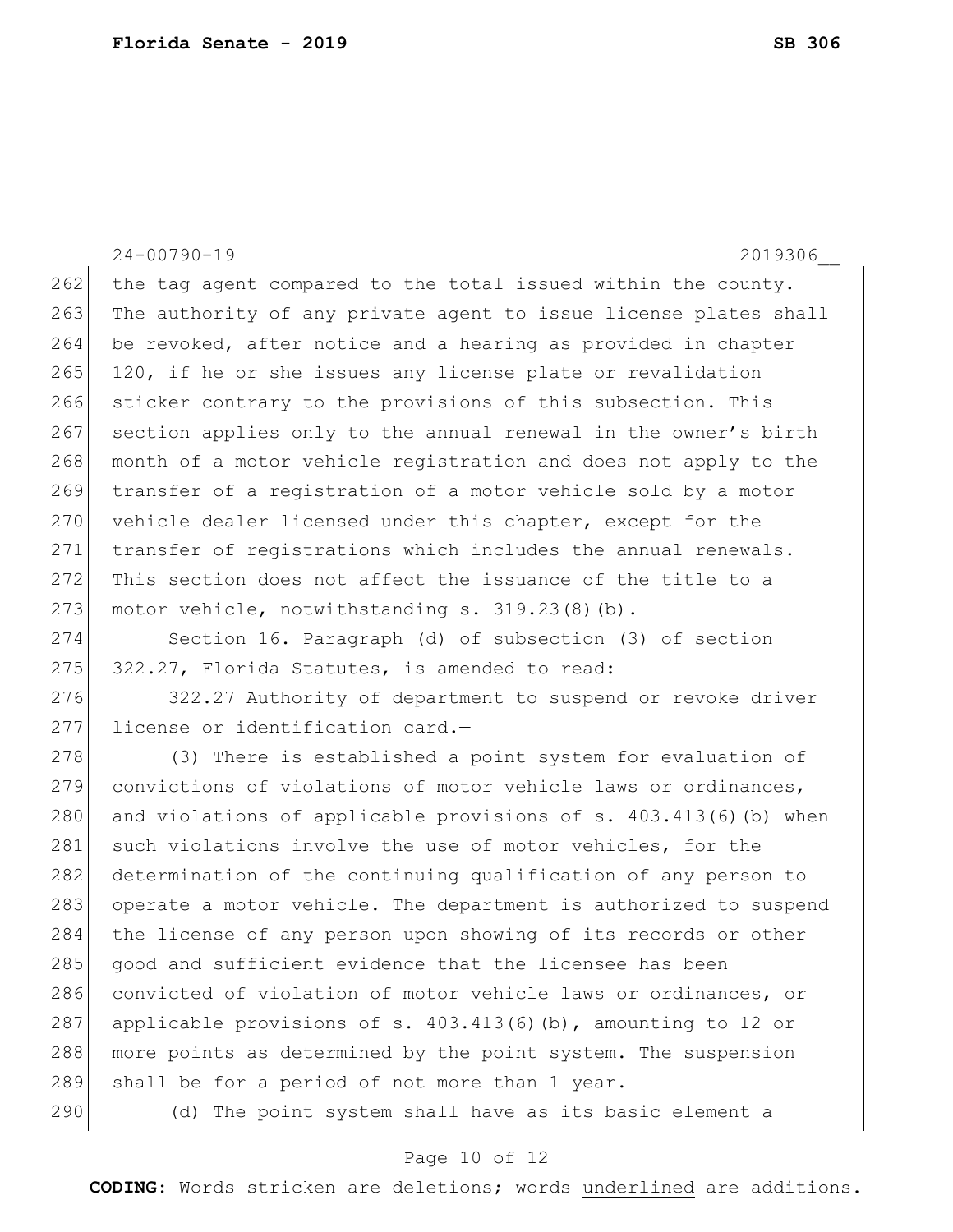|     | $24 - 00790 - 19$<br>2019306                                      |
|-----|-------------------------------------------------------------------|
| 291 | graduated scale of points assigning relative values to            |
| 292 | convictions of the following violations:                          |
| 293 | 1. Reckless driving, willful and wanton-4 points.                 |
| 294 | 2. Leaving the scene of a crash resulting in property             |
| 295 | damage of more than \$50-6 points.                                |
| 296 | 3. Unlawful speed, or unlawful use of a wireless                  |
| 297 | communications device, resulting in a crash-6 points.             |
| 298 | 4. Passing a stopped school bus:                                  |
| 299 | a. Not causing or resulting in serious bodily injury to or        |
| 300 | death of another-4 points.                                        |
| 301 | b. Causing or resulting in serious bodily injury to or            |
| 302 | death of another-6 points.                                        |
| 303 | 5. Unlawful speed:                                                |
| 304 | a. Not in excess of 15 miles per hour of lawful or posted         |
| 305 | speed-3 points.                                                   |
| 306 | b. In excess of 15 miles per hour of lawful or posted             |
| 307 | speed-4 points.                                                   |
| 308 | 6. A violation of a traffic control signal device as              |
| 309 | provided in s. $316.074(1)$ or s. $316.075(1)(c)1.-4$ points.     |
| 310 | However, no points shall be imposed for a violation of s.         |
| 311 | $316.074(1)$ or s. $316.075(1)(c)1$ . when a driver has failed to |
| 312 | stop at a traffic signal and when enforced by a traffic           |
| 313 | infraction enforcement officer. In addition, a violation of       |
| 314 | $316.074(1)$ or s. $316.075(1)(c)1$ . when a driver has failed to |
| 315 | stop at a traffic signal and when enforced by a traffic           |
| 316 | infraction enforcement officer may not be used for purposes of    |
| 317 | setting motor vehicle insurance rates.                            |
| 318 | 7. All other moving violations (including parking on a            |
| 319 | highway outside the limits of a municipality)-3 points. However,  |

## Page 11 of 12